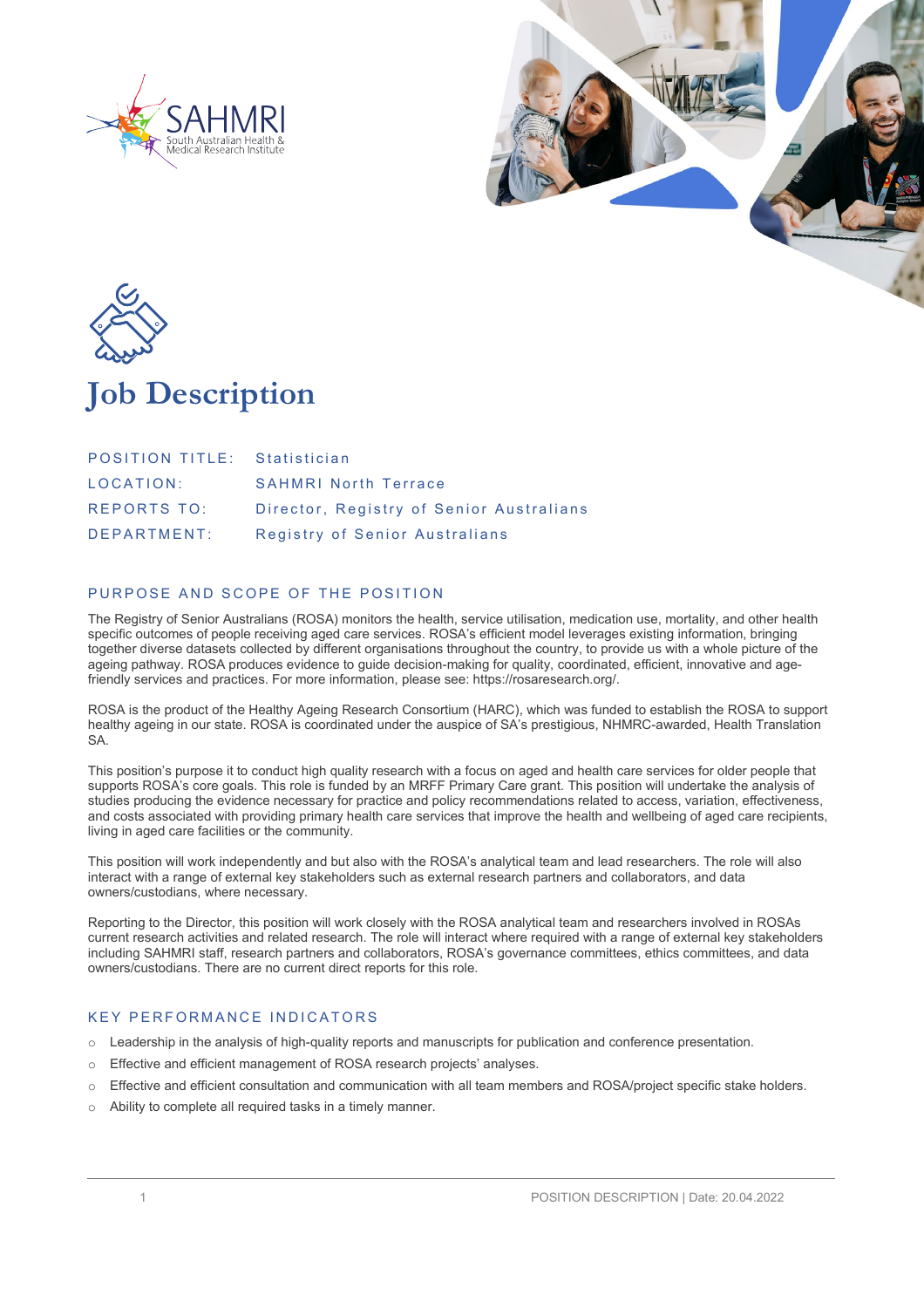## KEY RESPONSIBILITIES

#### The specific duties include:

- o Conducting high quality research with a focus on health and health services for older people accessing aged care, including planning, execution, statistical analyses and publication.
- $\circ$  Conduct complex analyses of large datasets (>1 million individuals) contained within ROSA, including aged care data, Pharmaceutical Benefits Scheme data, Medicare Benefits Schedule data, and hospitalisation records.
- o Manage and coordinate research projects statistical needs through their lifecycles. Advise/monitor project timelines, milestones, and deliverables.
- $\circ$  Contribute/advise in study design. This includes sample size calculations, and choice and development of appropriate study protocols and analytical plans. Experience with complex multivariable modelling, survival analysis, and missing data is necessary.
- o Prepare methods and analysis results for papers for publication in peer-reviewed journals.
- o Assist/support with preparation of analysis plans and other required input for grants and applications for competitive funding.
- Collaborate with analytical team data management, linkage efforts, and quality control processes when necessary for ROSA's implementation, performance enhancement, and other areas as needed.
- o Working collaboratively with ROSA team, research partners and stakeholders of the research projects.
- o Maintain good understanding of new statistical developments and methodology that should be considered for ROSA's activities.
- o Monitor and report on progress against key performance indicators.
- o Any other responsibilities in line with the level of the position as assigned by the Supervisor and/or SAHMRI.
- o Participate in special projects to continuously improve processes, tools, systems and organisation.
- o Take reasonable care to protect own health, safety and welfare at work and avoid affecting the health and safety of any other person at work.
- o Participate in the implementation of the Institute's Work, Health and Safety Management System and related laws, regulations and guidelines.
- o Ensure that duties are performed in keeping with the principles outlined in SAHMRI's Vision, Mission and Values and the **Code of Conduct Policy.**

# SPECIAL REQUIREMENTS

- o Some out of hours' work may be required.
- o Compliance with SAHMRI Immunisation Policy and COVID-19 Vaccination Plan.